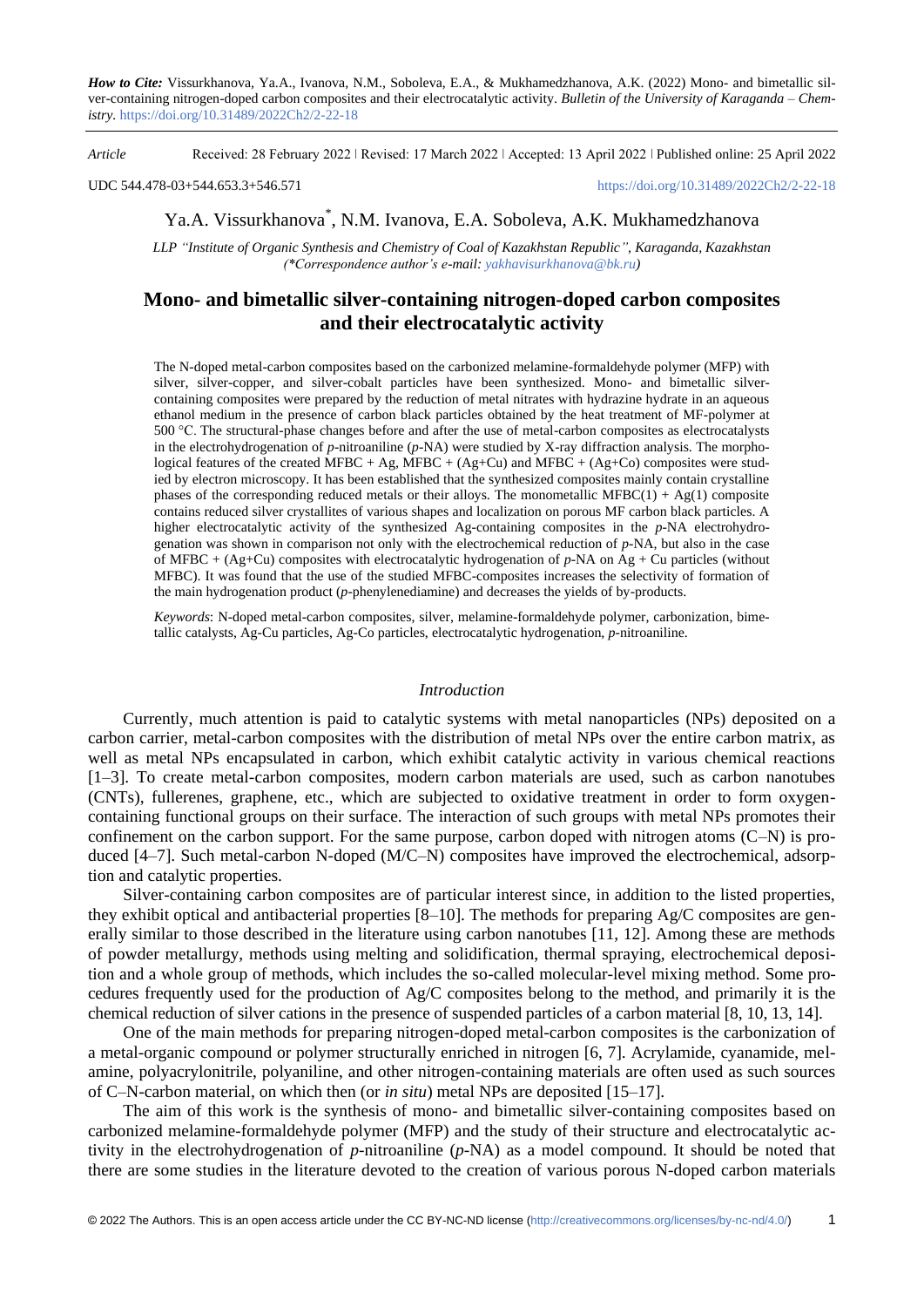based on an MF polymer as a carbon source with high nitrogen content [18–20]. However, there are no works on the creation of Ag/C-N composites based on them. Examples of such composites include a composite with silver nanoparticles in the N/S doped carbon material (AgNPs@NSC), which was produced by the hydrothermal treatment at 700 °C of a silver polymer complex synthesized by the polycondensation of diphenylthiourea with formaldehyde [21]. The authors of the article found that the highly porous nanocomposite AgNPs@NSC shows excellent catalytic activity in the reduction of *p*-nitrophenol. A silvercontaining N-doped carbon nanocomposite was also prepared by thermolysis at 450 °C of the melamine with oxalic acid complex, followed by the reduction of silver nitrate with sodium borohydride [22]. As a whole it is noted in many papers that the metal NPs/N-doped carbon composites exhibit high catalytic activity, stability and reusability due to the interaction between metal nanoparticles including silver and nitrogencontaining groups. Furthermore, the preparation of metal nanoparticles in the presence of carbon supports prevents the particle aggregation and increases the catalytic activity.

### *Experimental*

Mono- and bimetallic carbon composites based on a carbonized N-containing MF polymer and silver, silver-copper, and silver-cobalt particles were created by chemical reduction of metal cations in an aqueous ethanol medium in the presence of the carbonized MF polymer (MF-black carbon). The general scheme for preparing mono- and bimetallic silver-containing N-doped carbon composites is shown in Figure 1.



Figure 1. General scheme for preparing mono- and bimetal silver-containing carbon composites based on carbonized MF polymer

The MF polymer was synthesized by the polycondensation of melamine with formaldehyde in an alkaline solution and the use of oxalic acid as a hardener [23]. The preparing and milling MF polymer was then thermally treated at 500 °C for 2 h under conditions with limited oxygen access in a high-temperature chamber electric furnace (PL 5/12.5, Nakal, Russia). As a result, a MF soot (or black carbon) powder with a loose structure was produced. Monometallic carbon MFBC + Ag composites were synthesized according to the following procedure.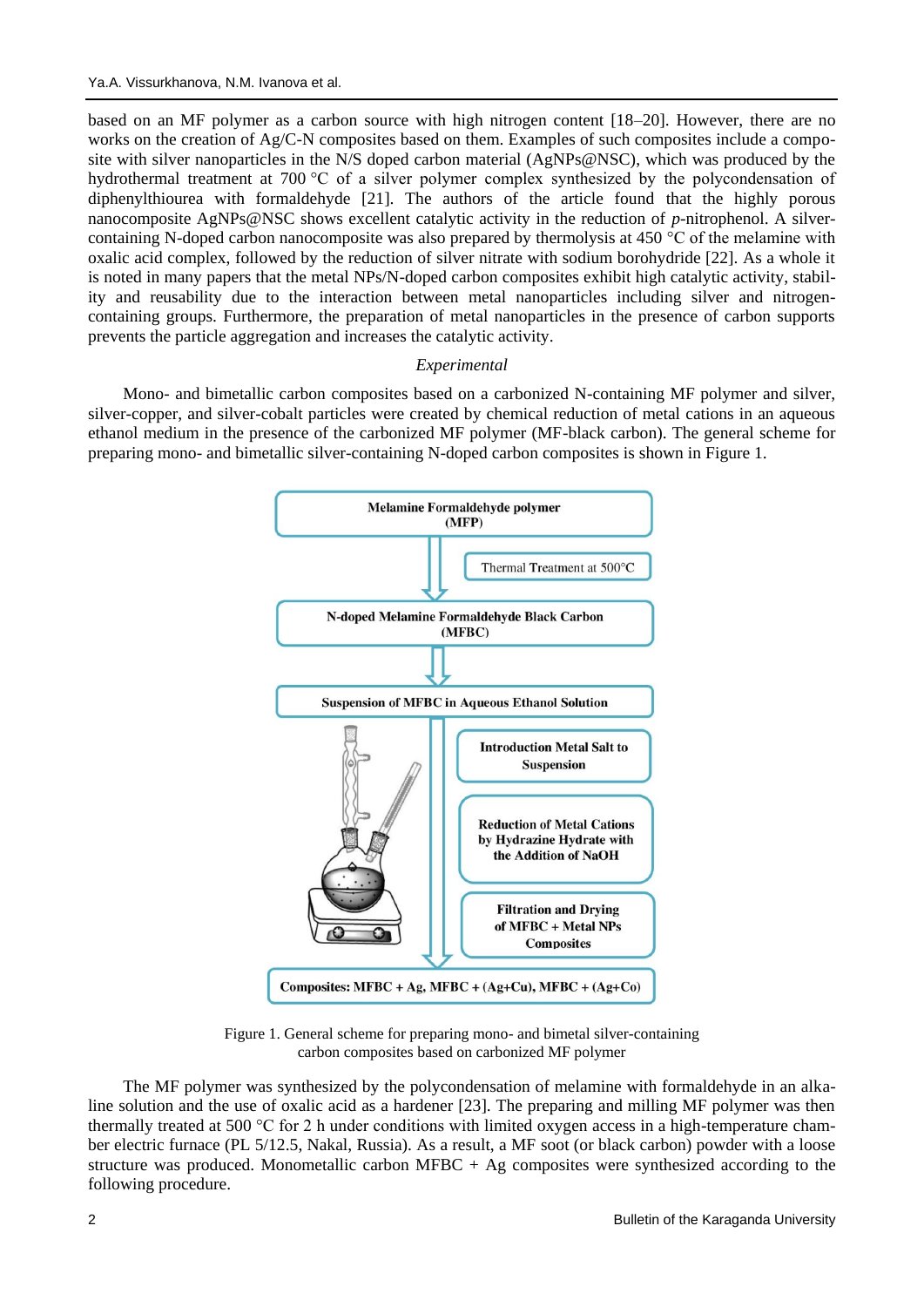A weighed amount of MF black carbon in the ratio of 1:1 and 2:1 (MFBC/silver) by weight were put into a round-bottom flask (500 mL). 100 mL of water-ethanol solution was added (the ratio of distilled water and ethanol was 1:1 by volume). The suspension was stirred at room temperature for 1 hour. Then, 3.15 g of silver nitrate AgNO<sub>3</sub> was added. Stirring was continued at 40 °C. Separately, the alkaline solution of hydrazine hydrate was prepared by mixing of 24 mL of 64 %  $N_2H_4 \cdot H_2O$  and 20 mL of aqueous solution of sodium hydroxide (content of NaOH was 1.60 g). This solution was added to the first reaction mixture by drops under constant stirring and temperature of 40 °C. The obtained precipitate was separated, washed with distilled water and ethyl alcohol that heated to 40ºC. It was dried at 80ºC and a pressure of 0.06 MPa.

The bimetallic MFBC +  $(Ag+Cu)$  and MFBC +  $(Ag+Co)$  composites were created by the similar procedure with the using of both metal nitrates (with a ratio of  $Ag/M = 1:1$ ) and the metals reduction at a higher temperature: 60 °C for Ag+Cu and 70 °C for Ag+Co.

 $MFBC + Ag$ ,  $MFBC + (Ag+Cu)$ , and  $MFBC + (Ag+Co)$  composites were also prepared with the injection of the polyvinyl alcohol (PVA) into the reaction medium as a polymeric stabilizer. To reduce the particle size of the MFBC, the ultrasonic pre-treatment of the black carbon for 30 min was carried out, and then  $MFBC + Ag + UST$  composites were also obtained.

The processes of metal cations reduction using hydrazine hydrate are described by the following reaction equations [24, 25]:

$$
4AgNO_3 + N_2H_4 + 4NaOH \rightarrow 4Ag^0\downarrow + N_2\uparrow + 4NaNO_3 + 4H_2O
$$
  

$$
2Cu(NO_3)_2 + N_2H_4 + 4NaOH \rightarrow 2Cu^0\downarrow + N_2\uparrow + 4NaNO_3 + 4H_2O
$$
  

$$
2Co(NO_3)_2 + N_2H_4 + 4NaOH \rightarrow 2Co^0\downarrow + N_2\uparrow + 4NaNO_3 + 4H_2O
$$

In the filtrates after the synthesis of MFBC + Ag, MFBC + (Ag+Cu), and MFBC + (Ag+Co) composites, the silver content was determined by the Mohr method, and copper and cobalt contents by the method of complexometric titration [26, 27]. According to the titration results, the lack of metal cations in the produced transparent filtrates was established, which indicated their complete reduction.

The structure and phase constitution of the synthesized metal carbon composites were determined by X-ray diffraction analysis using a D8 ADVANCE ECO diffractometer (Bruker, Germany) with Cu-Kα radiation in the 15–80 2theta range. The morphological features of metal carbon composites were studied by electron microscopy on the MIRA 3LMU scanning electron microscope (TESCAN, Czech Republic) using secondary (SE) and backscattered (BSE) electron detectors. The samples were analyzed with the deposition of a conductive layer of carbon. Elemental analysis of the composites was performed using an energy dispersive detector X-Act (Oxford Instruments) (EDS analysis).

The electrocatalytic activity of the prepared silver-containing N-doped carbon composites was studied in the electrohydrogenation of *p*-nitroaniline. According to the procedure from our report [28], the experiments were carried out in an alcohol-aqueous-alkaline catholyte of the diaphragm cell at a current of 1.5 A and temperature of 30 °C. The cathode was a copper plate tightly adjacent to the bottom of the electrolyzer, on which the powder of composite was deposited as a catalyst (by a weight of 1 g), the anode was a platinum gauze. The initial concentration of *p*-NA was 0.066 mol/L. The composite powders deposited on the cathode were first saturated with hydrogen. Then, organic compound was injected into the catholyte, and its electrocatalytic hydrogenation carried out. The volume of hydrogen absorbed  $(V<sub>t</sub>, mL)$ , the hydrogenation rate (*W*, mL H<sub>2</sub>/min), hydrogen utilization coefficient (η) and conversion of the hydrogenated compound (α) were calculated from the volumes of gases (oxygen and hydrogen) evolved. The hydrogenation products were extracted from the catholyte with chloroform, and the extracts were analyzed on a Kristallyuks-4000M chromatograph (Meta-Chrom, Russia).

#### *Results and Discussion*

The phase constitutions of silver-containing carbon composites prepared on the basis of the carbonized N-reached MF polymer are determined after their thermal treatment and application them in electrochemical experiments. X-ray diffraction (XRD) patterns of the monometallic MFCB(1) + Ag(1) composite are shown in Figure 2. As it follows from the XRD patterns, the composite contains crystalline phases of reduced silver, and obviously amorphous carbon is present. The intensity of its peaks is much lower than the intensity of the silver peaks and therefore they are not visible on the XRD patterns. The sizes of Ag particles for the (111) phase with a peak at a diffraction angle  $2\theta = 38.26^{\circ}$  are  $\sim 20$  nm. The particle sizes were calculated using the well-known Scherrer formula using the Bruker diffractometer software. It may be noted that the XRD pat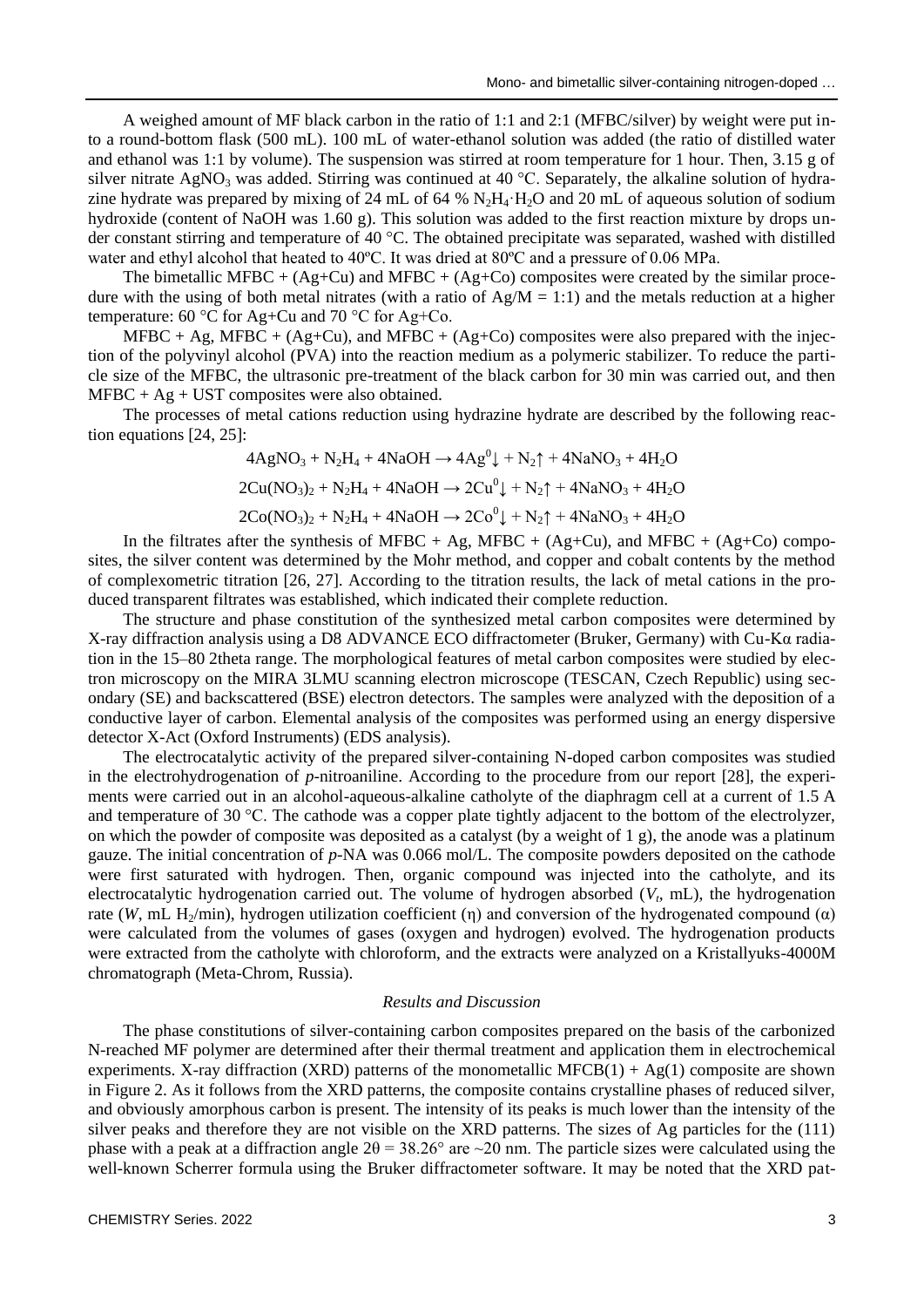terns of this composite, as also of other monometallic composites, practically coincide after synthesis and electrochemical experiments, indicating their stability in the aqueous-ethanol-alkaline medium of the catholyte.



Figure 2. XRD patterns of MFBC(1) + Ag(1) composite before (*а*) and after (*b*) hydrogenation

The microscopic studies (Fig. 3) showed that the enlarge silver crystallites of two types are contained in the MFBC(1) +  $Ag(1)$  composite after synthesis: some are located directly on the surface of the carbonized polymer with a distance from each other and have rounded and other crystalline forms, their size changing within 50–220 nm. It is probable that their interaction with the carbon support occurs through nitrogen atoms in the structure of MF polymer carbonization products. Others are located in the pores of the MFBC and represent an accumulation of interconnected rounded or elongated granules combined into short chains.



Figure 3. Micrographs of MFBC $(1) + Ag(1)$  composite after synthesis

X-ray patterns of bimetallic MFBC(1) +  $(Ag+Cu)(1)$  and MFBC(1) +  $(Ag+Co)(1)$  composites are given in Figure 4. Their phase constitutions are also practically similarly after syntheses and after application in electrochemical experiments; therefore, they have been chosen with the best reproduction of reflections for crystalline phases.

According to the XRD pattern in Figure 4, *a*, the MFBC(1) +  $(Ag+Cu)(1)$  composite contains crystalline phases of both silver and copper metals reduced with hydrazine hydrate in the presence of MF black carbon. Herewith, the intensity of the peaks corresponding to the crystalline phases of silver is noticeably higher than copper. For the Ag (111) crystalline phase, the particles have sizes of  $\sim$ 39 nm, for Cu (111) particles (at the angle of  $2\theta = 43.5^{\circ}$ ) they are ~43 nm, according to calculations using the Scherrer formula.

In addition to the crystalline phases of both metals (Ag and Co) reduced, some peaks of which are localized at the same diffraction angles, the MFBC $(1) + (Ag + Co)(1)$  composite (Fig. 4, b) contains the crystalline phases of cobalt hydroxide,  $β$ -Co(OH)<sub>2</sub>. Its presence is apparently explained by the incomplete reduction of cobalt cations during the synthesis of this composite. Probably, this was due to an unsuitable temperature regime for the reduction of  $Co^{2+}$  cations. In the case of using hydrazine hydrate as a reducing agent, the authors of the research work [29] recommend temperatures of 90  $^{\circ}$ C for Co<sup>2+</sup> and 40  $^{\circ}$ C for Ag<sup>+</sup> cations. In the experiments, the joint reduction of cations of both metals was carried out at 70 °C, which is indicated in the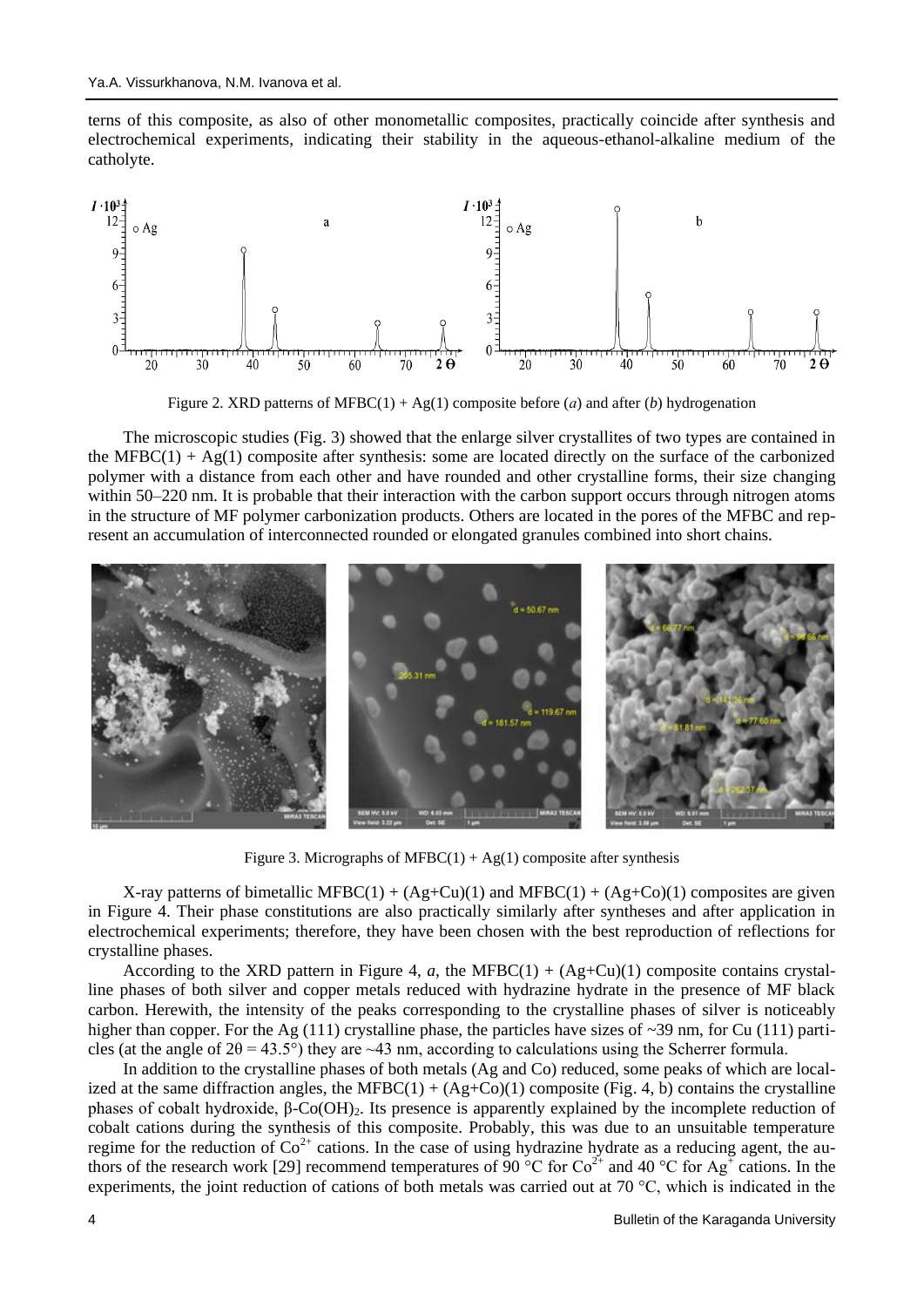description of the procedure for synthesizing composites. From the XRD data, it was determined that the Ag (111) particle sizes in the MFBC(1) + (Ag+Co)(1) composite after electrohydrogenation are ~37 nm, particles of the joint crystalline phase of the Ag–Co alloy (at the angle of  $2\theta = 44.5^{\circ}$ ) are ~31 nm.







Figure 5. Micrographs of the MFBC(1) +  $(Ag+Cu)(1)$  (*a*) and MFBC(1) +  $(Ag+Co)(1)$  (*b*) composites and EDS data for the surface of their particles

Microscopic studies and EDS analyzes of the MFBC $(1) + (Ag + Cu)(1)$  composite (Figure 5, *a*) revealed that on the surface of the MF carbon black, the crystallites are formed, consisting almost entirely of silver or copper, as well as crystallites with the joint presence of both metals (Spectrum 9). The joint chemical reduction of both metals is accompanied by the formation of bimetallic alloys particles in the MFBC $(1)$  +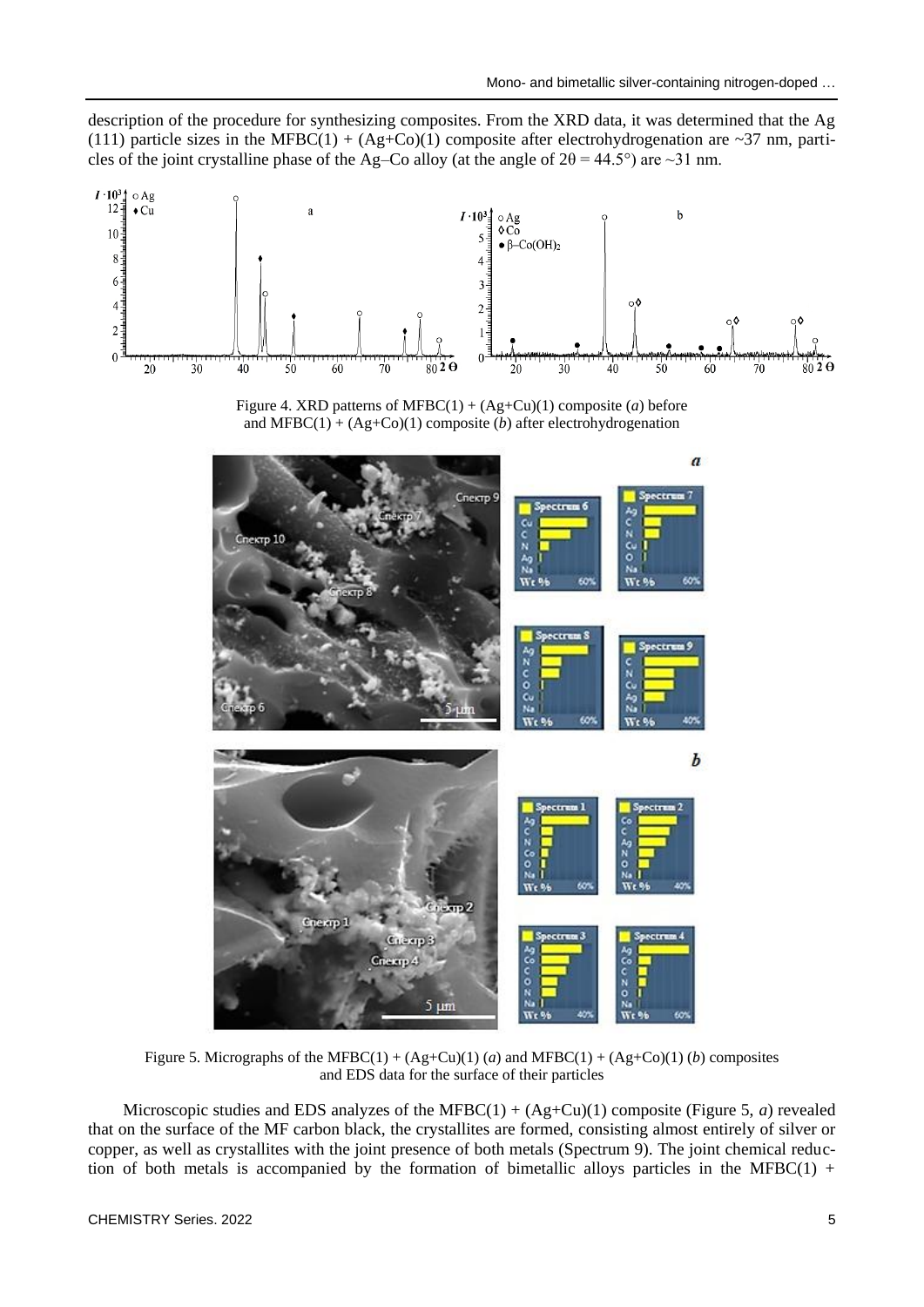(Ag+Co)(1) composite, that follows from the EDS spectral data (Fig. 5, *b*). It is also evident from these data that the particles of bimetallic Ag-Co alloys are formed with different metal contents. Additionally, these data confirm the relatively high nitrogen content in the MF black carbon composition.

The synthesized MFBC + Ag, MFBC +  $(Ag+Cu)$  and MFBC +  $(Ag+Co)$  metal-carbon composites based on carbonized MF polymer were studied for the manifestation of electrocatalytic activity in the electrohydrogenation of *p*-nitroaniline:



The main product of the electrocatalytic hydrogenation of *p*-nitroaniline is *p*-phenylenediamine, which is used in cosmetics for the production of permanent hair dyes and henna, in the synthesis of pharmaceuticals, in industry for the production of Kevlar and Twaron synthetic fibers, as an analytical reagent for determining ozone in the air, hydrogen sulfide, chlorine, bromine, vanadium sulfides, in microscopy to detect oxidative enzymes of the oxidoreductase class, as well as antiozonants in the production of rubber products.

The results of the experiments on the electrocatalytic hydrogenation of *p*-NA on silver-containing composites deposited on the MFBC particles are given in Table 1.

Table 1

| Composites                   | Metals content<br>in $1$ g of compo- |         | Hydrogen<br>saturation stage |                | Electrocatalytic<br>hydrogenation       |              | Composition products, % |                   |                                  |
|------------------------------|--------------------------------------|---------|------------------------------|----------------|-----------------------------------------|--------------|-------------------------|-------------------|----------------------------------|
|                              | site, g                              |         |                              |                | of $p$ -NA                              |              |                         |                   |                                  |
|                              | Ag                                   | Cu (Co) | $\tau$ , min                 | $V_{H2}$<br>mL | W, mL<br>$H_2/min$<br>$(\alpha = 0.25)$ | $\alpha, \%$ |                         |                   | $p$ -PDA   $p$ -NA   by-products |
| Cu cathode                   |                                      |         | $\theta$                     | 0.0            | 6.9                                     | 83.1         | 57.8                    | 0.2               | 42.0                             |
| Ag                           | 1.000                                |         | $\Omega$                     | 0.0            | 10,0                                    | 100.0        | 80.0                    | 0.2               | 19.8                             |
| $MFBC(1) + Ag(1)$            | 0.498                                |         | $\Omega$                     | 0.0            | 8.6                                     | 95.4         | 92.5                    | 0.1               | 7.4                              |
| $MFBC(1) + Ag(1) + UST$      | 0.508                                |         | $\Omega$                     | 0.0            | 9.0                                     | 100.0        | 97.2                    | $\qquad \qquad -$ | 2.8                              |
| $MFBC(1) + Ag(1) + PVA$      | 0.497                                |         | $\Omega$                     | 0.0            | 9.3                                     | 100.0        | 96.8                    | $\qquad \qquad -$ | 3.2                              |
| $MFBC(2) + Ag(1)$            | 0.341                                |         | $\Omega$                     | 0.0            | 8.6                                     | 100.0        | 91.6                    |                   | 8.4                              |
| $Ag(1) + Cu(1)$              | 0.500                                | 0.500   | 20                           | 17.4           | 9.0                                     | 100.0        | 84.5                    | 0.1               | 15.4                             |
| $MFBC(1) + (Ag+Cu)(1)$       | 0.255                                | 0.255   | 20                           | 13.2           | 8.8                                     | 100.0        | 82.3                    | 0.1               | 17.6                             |
| $MFBC(1) + (Ag+Cu)(1) + PVA$ | 0.251                                | 0.251   | 20                           | 17.5           | 9.2                                     | 99.5         | 83.2                    | 0.1               | 16.7                             |
| $MFBC(2) + (Ag+Cu)(1)$       | 0.165                                | 0.165   | 10                           | 8.7            | 9.8                                     | 98.1         | 94.1                    | 0.1               | 5.8                              |
| $Ag(1) + Co(1)$              | 0.500                                | 0.500   | 20                           | 17.5           | 8.3                                     | 98.7         | 91.8                    |                   | 8.2                              |
| $MFBC(1) + (Ag+Co)(1)$       | 0.231                                | 0.231   | 20                           | 30.0           | 8.2                                     | 96.0         | 99.0                    | 0.1               | 0.9                              |
| $MFBC(1) + (Ag+Co)(1) + PVA$ | 0.224                                | 0.224   | 10                           | 8.7            | 6.5                                     | 91.6         | 96.2                    | 0.2               | 3.6                              |
| $MFBC(2) + (Ag+Co)(1)$       | 0.156                                | 0.156   | 20                           | 17.4           | 5.0                                     | 82.7         | 95.5                    | 0.2               | 4.3                              |

**Results of electrocatalytic hydrogenation of** *p***-NA on silver-N-carbon composites**

A comparison of obtained results was done with data of the electrochemical reduction of *p*-NA on a copper cathode under similar conditions. According to these results (Table 1), *p*-nitroaniline is electrochemically reduced on a Cu cathode at a high rate (6.9 ml  $H_2/min$ ) and a conversion of the initial substance of 83.1 % with formation of *p*-PDA (57.8 %). However, as it follows from chromatographic analyses, the electrochemical reduction of *p*-NA is attended with the formation of a rather large amount of side products (42.0 %). Additionally, Table 1 shows the results of *p*-NA hydrogenation on the Ag, Ag-Cu and Ag-Co particles, prepared without the addition of MF black carbon. It should be noted that the hydrogenation of *p*-NA using these particles occurs at fairly high rates: 10.0, 9.0, and 8.3 mL  $H<sub>2</sub>/min$ , respectively.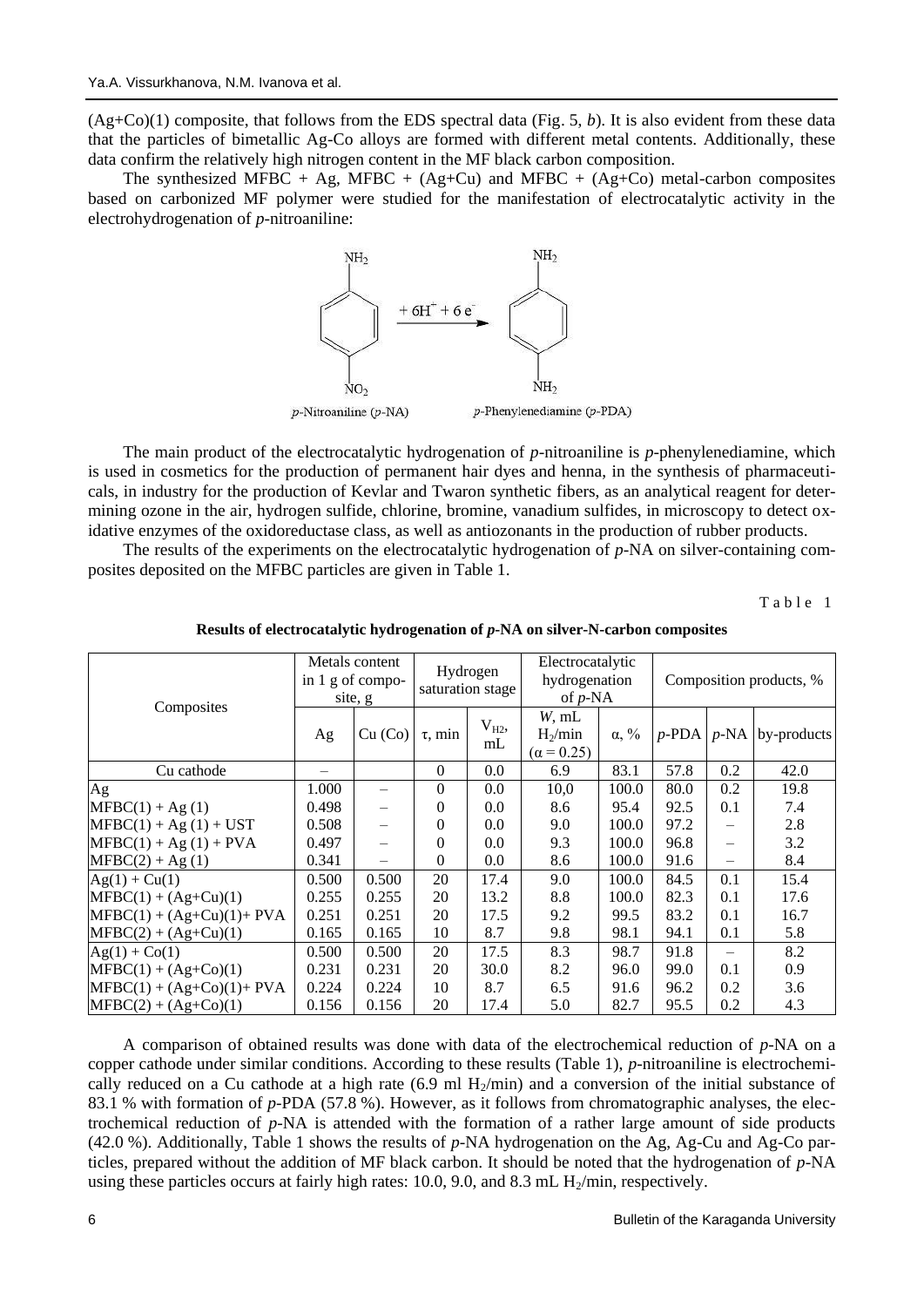The total content of metals in the created composites was calculated considering the titrimetric results for determining metal cations amounts in the filtrates after the synthesis of these composites. The metal contents in 1 g of the resulting composites were also calculated, which can effect on the electrocatalytic activity of the catalysts.

According to data in Table 1, almost all studied silver-carbon composites manifested the electrocatalytic activity in the electrohydrogenation of *p*-NA. Their using increases both hydrogenation rates and *p*-NA conversion. The yields of the main product *p*-PDA increase with a sharp decrease in the formation of by-products.

The hydrogen saturation of monometallic MFBC  $+$  Ag composites is not accompanied by hydrogen absorption, i.e. the silver cations were completely reduced during the synthesis of these composites (Fig. 2). The application of ultrasonic treatment and the polymeric stabilizer improved the main characteristics of the process of electrocatalytic hydrogenation of *p*-NA. A slightly higher hydrogenation rate was obtained in this process for silver particles synthesized without MF black carbon compared to the MFBC + Ag composites. However, as follows from the data in Table 1, the silver content in 1 g of these particles is significantly higher than in the Ag-carbon composites.

Bimetallic MFBC + (Ag+Cu) composites exhibited the similar and slightly higher electrocatalytic activity in the studied process as compared to monometallic  $Ag/C-N$  composites and even with bimetallic  $Ag+Cu$ particles (without MFBC) with a high content of the metals (Table 1), showing the synergistic effect of two metals in the composites. During the hydrogen saturation, these composites absorb the small volumes of hydrogen, which indicates the performing of additional electrochemical reduction of cations of both metals, or copper cations from its oxides, which probably are present in the composites in small amounts and are not indicated in X-ray patterns due to weak reflections of their crystalline phases (Fig. 4, *a*). A capacity of copper and silver cations incorporating in polymer-metal composites for electrochemical reduction under similar conditions was established by us earlier [30, 31].

In the bimetallic MFBC +  $(Ag+C<sub>0</sub>)$  composites, the silver cations are subjected to electrochemical reduction and cobalt cations to a lesser extent. At a saturation of these composites with hydrogen, its absorption occurs in small volumes, evidently with additional reduction of both metal cations (Table 1). These composites exhibited lower electrocatalytic activity in electrohydrogenation of *p*-NA among all silver-carbon composites investigated, but with higher *p*-PDA yields and less formation of by-products, than at MFBC + (Ag+Cu) composites application. Obviously, their lower activity is due to the presence of cobalt hydroxide in these composites, which decreases the content of reduced cobalt catalyzing the electrohydrogenation process. In addition, the resulting particles of silver and cobalt metal alloys in various ratios may have a lower electrocatalytic activity than reduced metals.

### *Conclusions*

Mono- and bimetallic N-doped metal-carbon composites based on carbonized melamine-formaldehyde polymer with silver, silver-copper, and silver-cobalt particles were synthesized by the reduction of metal cations from their nitrates with hydrazine hydrate in an aqueous ethanol medium in the presence of dispersed MF black carbon powder. MF carbon black was prepared by heat treatment of MF polymer at 500 °C. According to the X-ray diffraction analysis and microscopic studies, the resulting MFBC + Ag composites contain crystalline silver phases with an average particle size of 20 nm, which form the larger crystallites with different shapes and arrangements on the surface of the MF black carbon particles. Bimetallic carbon composites contain crystallites of both individual metals and their alloys. The synthesized silver-containing N-doped carbon composites were tested for the manifestation of electrocatalytic properties in the electrohydrogenation of *p*-nitroaniline. The investigations performed were established that almost all prepared MFBC + Ag, MFBC + (Ag+Cu) and MFBC + (Ag+Co) composites was found to be electrocatalytically active in the process under study, especially as to the increasing of *p*-nitroaniline conversion, the selective formation of *p*-phenylenediamine, as the main product of the *p*-NA hydrogenation, and the decreasing of byproduct contents. The highest electrocatalytic activity in the electrohydrogenation of *p*-NA among all prepared silver-containing composites was shown by MFBC + (Ag+Cu) composites. The hydrogenation rate of *p*-NA on these composites was exceeded its own value obtained by carrying out this process with the use of reduced Ag+Cu bimetallic particles (without MF black carbon) with the increased metal content per 1 g of these particles used to activate the cathode. It can be concluded that the created silver-containing N-doped carbon composites can be used as electrocatalysts or catalysts in various chemical catalytic processes.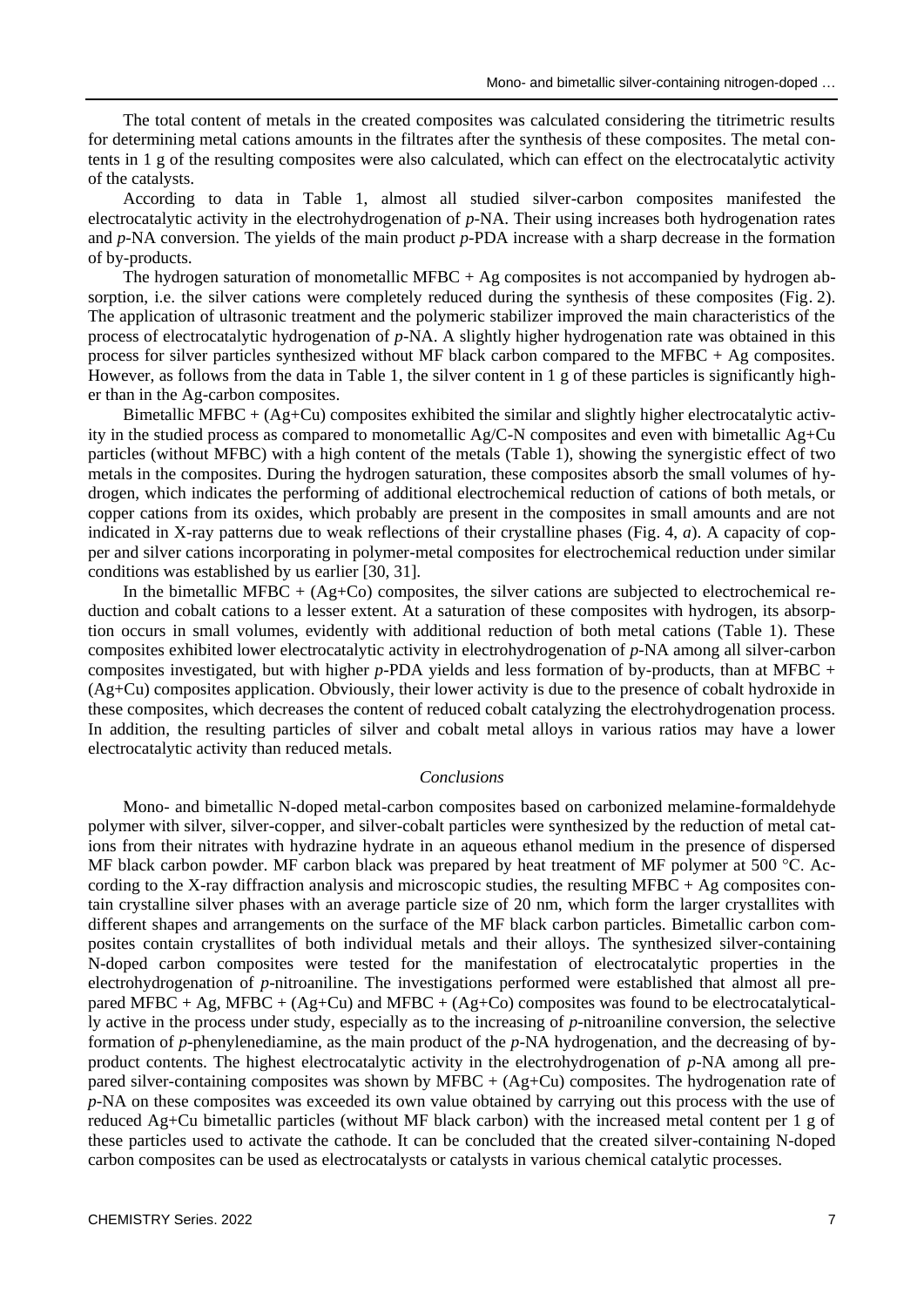#### *Acknowledgments*

The work was supported financially by the Ministry of Education and Science of the Republic of Kazakhstan (Grant No. AP08855930).

### References

1 Rodrigues-Reinoso F. The role of carbon materials in heterogeneous catalysis / F. Rodrigues-Reinoso // Carbon. — 1998. — Vol. 36, No. 3. — P. 159–175[. https://doi.org/10.1016/S0008-6223\(97\)00173-5](https://doi.org/10.1016/S0008-6223(97)00173-5)

2 Gopiraman M. Carbon Nanocomposites: Preparation and Its Application in Catalytic Organic Transformations / M. Gopiraman, I. Soo Kim // In Book "Nanocomposites — Recent Evolutions". — London: IntechOpen, 2019. — 230 p. <https://doi.org/>[10.5772/intechopen.81109](http://dx.doi.org/10.5772/intechopen.81109)

3 Gerber I.C. A theory/experience description of support effects in carbon-supported catalysts. / I.C. Gerber, Ph. Serp // Chem. Reviews. — 2020. — Vol. 120, No. 2. — P. 1250–1349[. https://doi.org/10.1021/acs.chemrev.9b00209](https://doi.org/10.1021/acs.chemrev.9b00209)

4 Shen W.Z. Nitrogen-containing porous carbons: synthesis and application / W.Z. Shen, W.B. Fan // J. Mater. Chem. A. — 2013. — Vol. 1. — P. 999–1013[. https://doi.org/10.1039/C2TA00028H](https://doi.org/10.1039/C2TA00028H)

5 Majeed S. Synthesis and electrochemical applications of nitrogen-doped carbon nanomaterials / S. Majeed, J. Zhao, L. Zhang, S. Anjum, Zh. Liu, G. Xu // Nanotechnol. Rev. — 2013. — Vol. 2, No. 6. — P. 615–635. [https://doi.org/10.1515/ntrev-](https://doi.org/10.1515/ntrev-2013-0007)[2013-0007](https://doi.org/10.1515/ntrev-2013-0007)

6 He L. Synthesis, characterization, and application of metal nanoparticles supported on nitrogen-doped carbon: catalysis beyond electrochemistry / L. He, F. Weniger, H. Neumann, M. Beller // Angew. Chem. Int. Ed. — 2016. — Vol. 55, No. 41. — P. 12582-12594[. https://doi.org/10.1002/anie.201603198](https://doi.org/10.1002/anie.201603198)

7 Rangraz Ya. Recent advances on heteroatom-doped porous carbon/metal materials: fascinating heterogeneous catalysts for organic transformations / Ya. Rangraz, V.V. Heravi, A. Elhampour // Chem. Rec. — 2021. — Vol. 21, No. 8. — P. 1985–2073. [https://doi.org/10.1002/tcr.202100124](https://doi.org/)

8 Maaz Kh. Silver nanoparticles — Fabrication, characterization and application / Kh. Maaz. — London: IntechOpen, 2018. — 288 p[. https://doi.org/10.5772/intechopen.71247](https://doi.org/10.5772/intechopen.71247)

Wu Ch. Synthesis and application of silver nanocomposites: A review / Ch. Wu, Sh. Xu, W. Wang // J. Phys.: Conf. Ser. — 2021. — Vol. 1948. — P. 012216.<https://doi.org/10.1088/1742-6596/1948/1/012216>

10 Haider A.J. Deposition of silver nanoparticles on multiwalled carbon nanotubes by chemical reduction process and their antimicrobial effects / A.J. Haider, A.D. Thamir, D.S. Ahmed, M.R. Mohammad // AIP Conf. Proceedings. — 2016. — Vol. 1758. — P. 030003[. http://dx.doi.org/10.1063/1.4959399](http://dx.doi.org/10.1063/1.4959399)

11 Bakshi S.R. Carbon nanotube reinforced metal matrix composites / S.R. Bakshi, D. Lahiri, A. Agarwal // Intern. Mater. Rev. — 2010. — Vol. 55, No. 1. — P. 41–64[. https://doi.org/10.1179/095066009X12572530170543](https://doi.org/10.1179/095066009X12572530170543)

12 Agarwal A. Carbon nanotubes: Reinforced metal matrix composites. / A. Agarwal, S.R. Bakshi, D. Lahiri. — New York: CRC Press, 2018. — 325 p.

13 Daoush W.M. Synthesis of multi-walled carbon nanotubes/silver nanocomposite powders by chemical reduction in aqueous solution / W.M. Daoush, S.H. Hong // J. Exp. Nanosci. — 2013. — Vol. 8, No. 5. — P. 742–751. <https://doi.org/10.1080/17458080.2011.604959>

14 Pontoreau M. Synthesis of composite powders composed of silver and carbon nanotubes by liquid-phase reduction method / M. Pontoreau, B. Thomas, E. Le Guen, Ch. Bourda, N. Kraiem, L. Andrey, J.-F. Silvain // Nano-Structures & Nano-Objects. — 2020. — Vol. 24. — P. 100622.<https://doi.org/10.1016/j.nanoso.2020.100622>

15 Tachibana N. Highly porous nitrogen-doped carbon nanoparticles synthesized via simple thermal treatment and their electrocatalytic activity for oxygen reduction reaction / N. Tachibana, S. Ikeda, Y. Yukawa, M. Kawaguchi // Carbon. — 2017. — Vol. 115. — P. 515–525[. https://doi.org/10.1016/j.carbon.2017.01.034](https://doi.org/)

16 Муратов Д.Г. Формирование нанокомпозитов Ni/C на основе полиакрилонитрила под действием ИК-излучения / Д.Г. Муратов, Е.В. Якушко, Л.В. Кожитов, А.В. Попкова, М.А. Пушкарев // Материалы электронной техники. — 2013. — № 1. — С. 61–65[. https://doi.org/10.17073/1609-3577-2013-1-61-65](https://doi.org/10.17073/1609-3577-2013-1-61-65)

17 Jiang Sh. Metal/N-doped carbon (metal = Ag, Cu, Ni) nanocatalysts for selective hydrogenation of 4-nitrophenol / Sh. Jiang, H. Ni, P. Li, J. Wang, H. Ren // Catalysis Communications. — 2021. — Vol. 151. — P. 106280. <https://doi.org/10.1016/j.catcom.2021.106280>

18 Tiwari D. Melamine-formaldehyde derived porous carbons for adsorption of CO2 capture / D. Tiwari, Ch. Goel, H. Bhunia, P. Bajpai // J. Environmental Management. — 2017. — Vol. 197. — P. 415–427.<https://doi.org/10.1016/j.jenvman.2017.04.013>

19 Zhong H. Nitrogen-enriched carbon from melamine resins with superior oxygen reduction reaction activity / H. Zhong, H. Zhang, S. Liu, Ch. Deng, M. Wang // ChemCusChem. — 2013. — Vol. 6, No. 5 — P. 807–812. <https://doi.org/10.1002/cssc.201200919>

20 Balla P.K. Nano casting fabrication of porous N-doped carbon using melamine-formaldehyde resins / P.K. Balla, B.V.N. Kumar, K. Ganesan, E.B. Shaik, K.R. Rao // AIP Conference Proceedings. — 2018. — Vol. 1992. — P. 040016. <https://doi.org/10.1063/1.5047981>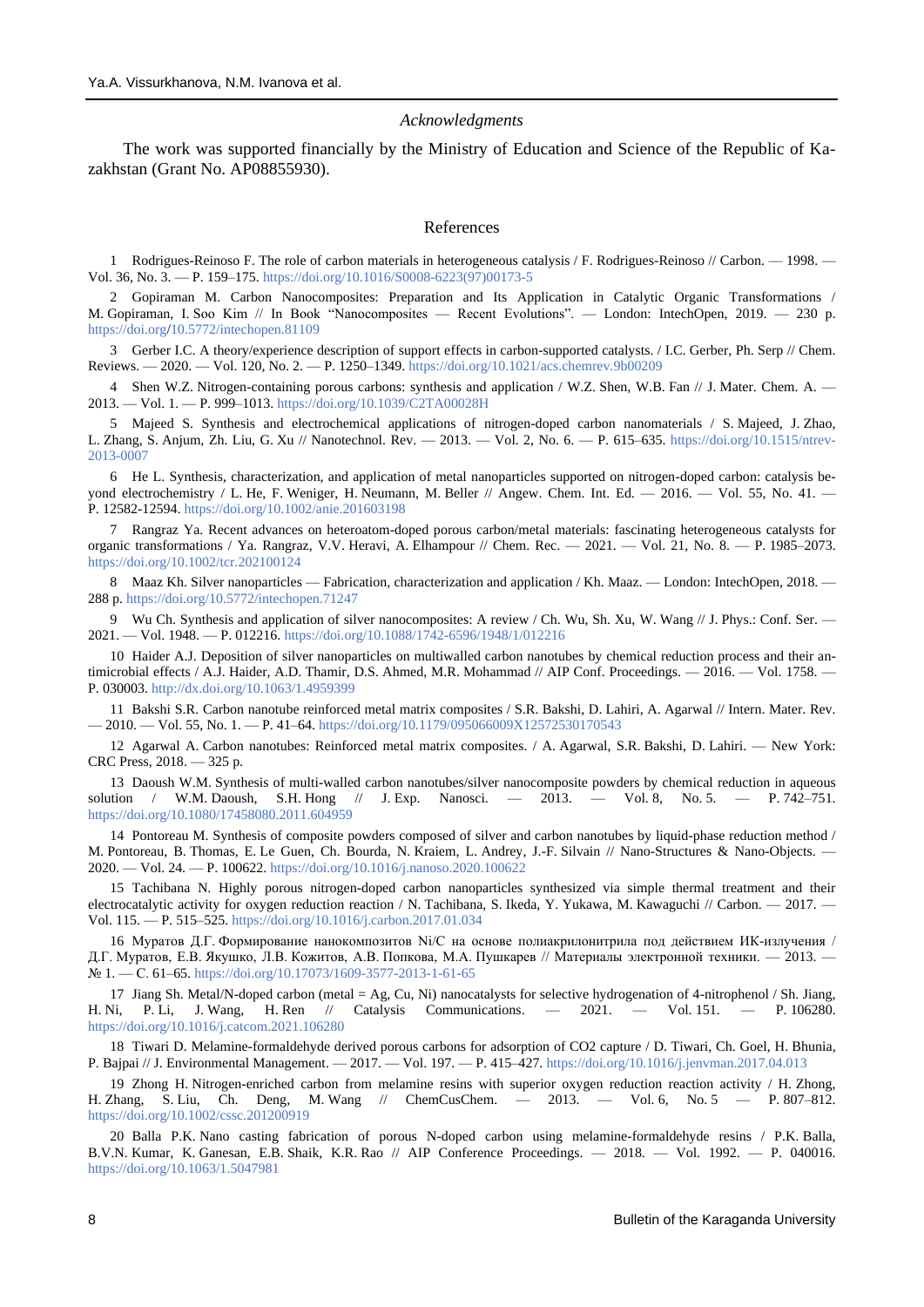21 Ahamad T. N/S-doped carbon embedded with AgNPs as a highly efficient catalyst for the reduction of toxic organic pollutants / T. Ahamad, M. Naushad, S.I. Al-Saeedi, S.M. Alshehri // Materials Letters. ‒ 2020. — Vol. 264, No. 1. — P. 127310. <https://doi.org/10.1016/j.matlet.2020.127310>

22 Bhaduri B. Facile synthesis of carbon-supported silver nanoparticles as an efficient reduction catalyst for aqueous 2-methylp-nitrophenol / B. Bhaduri, T. Polubesova // Materials Letters. ‒ 2020 — Vol. 267, No. 5. — P. 127546. <https://doi.org/10.1016/j.matlet.2020.127546>

23 Visurkhanova Ya.A. Synthesis and the characteristic melamine formaldehyde composites / Ya.A. Visurkhanova, N.M. Ivanova, G.K. Tusupbekova, D.S. Izbastenova // Advanced Materials Research. — 2014. — Vol. 1040. — P. 393–398. <https://doi.org/10.4028/www.scientific.net/AMR.1040.393>

24 Formenti D. Reduction of nitro compounds using 3d-non-noble metal catalysts / D. Formenti, F. Ferretti, F.K. Scharnagl, M. Beller // Chemical Reviews. ‒ 2019. — Vol. 119, No. 4. — P. 2611–2680[. https://doi.org/10.1021/acs.chemrev.8b00547](https://doi.org/10.1021/acs.chemrev.8b00547)

25 Hong H.-J. Synthesis of Copper Nanoparticles from  $Cu^{2+}$ -spiked wastewater via adsorptive separation and subsequent chemi-cal reduction / H.-J. Hong, Ju. Ryu // Nanomaterials. — 2021. — Vol. 11. — P. 2051[. https://doi.org/10.3390/nano11082051](https://doi.org/10.3390/nano11082051)

26 Калюкова Е.Н. Осадительное и комплексонометрическое титрование. Методические указания к лабораторной работе по аналитической химии / Е.Н. Калюкова. — Ульяновск: УлГТУ, 2003. — 28 с.

27 Васильев В.П. Практикум по аналитической химии / В.П. Васильев, Р.П. Морозова, Л.А. Кочергина. — М.: Химия,  $2000. - 328$  c.

28 Vissurkhanova Y.A., Soboleva E.A., Ivanova N.M., Muldakhmetov Z.M. Thermal and electrochemical reduction of nickel (II) ferrite under the influence of polymer stabilizers // Bulletin of the University of Karaganda-Chemistry. – 2020. — Vol. 98, № 2. — C. 42–50[. https://doi.org/10.31489/2020Ch2/42-50](https://doi.org/10.31489/2020Ch2/42-50)

29 Помогайло, А.Д., Розенберг, А.С., Уфлянд, И.Е. Наночастицы металлов в полимерах. — М.: Химия, 2000. — 672 с.

30 Иванова Н.М. Электрокаталитическая активность полианилин-медных композитов в электрогидрировании п-нитроанилина / Н.М. Иванова, Е.А. Соболева, Я.А. Висурханова, И.В. Кирилюс // Электрохимия. — 2015. — Т. 51, № 2. — С. 197- 204[. https://doi.org/10.7868/S042485701502005X](https://doi.org/10.7868/S042485701502005X)

31 Иванова Н.М. Структурно-фазовые изменения полимерных композитов с введённым нитратом серебра и их электрокаталитическая активность / Н.М. Иванова, Е.А. Соболева, Я.А. Висурханова, Е.С. Лазарева // Электрохимия. — 2018. — Т. 54, № 11. — С. 1010–1017.<https://doi.org/10.1134/S042485701813025X>

## Я.А. Висурханова, Н.М. Иванова, Е.А. Соболева, А.К. Мухамеджанова

## **Құрамында күміс бар моно-және биметалл N-қоспаланған көміртекті композиттер және олардың электрокаталитикалық белсенділігі**

Күміс, күміс-мыс және күміс-кобальт бөлшектері бар көміртекті меламин-формальдегидті полимер (МФП) негізіндегі N-қоспаланған металл-көміртекті композиттер синтезделді. Құрамында күміс бар моно- және биметалл композиттері MФ-полимерін 500°С температурада термиялық өңдеу нәтижесінде алынған күйе бөлшектерінің қатысуымен сулы этанол ортасында металл нитраттарын гидразингидратпен тотықсыздандыру арқылы алынды. *п* -нитроанилинді (*п*-НA) электрогидрлеуде катализатор ретінде металл-көміртекті композиттерді қолданғанға дейінгі және одан кейінгі құрылымдық-фазалық өзгерістер рентгендік фазалық талдау арқылы зерттелді. Алынған МФС + Ag, МФС + (Ag+Cu) және МФС + (Ag+Co) композиттерінің морфологиялық ерекшеліктері электронды микроскопия әдісімен зерттелді. Синтезделген композиттердің құрамында негізінен сәйкес тотықсызданған металдардың немесе олардың қорытпаларының кристалдық фазалары болатыны анықталды. МФС(1) + Ag(1) монометалл композиті құрамында кеуекті МФ-күйе бөлшектерінде әртүрлі пішіндер мен локализацияға ие тотықсыздандырылған күмістің кристаллиттері бар. *п*-НА электрогидрлеу процесінде синтезделген Ag-құрамды композиттердің жоғары электрокаталитикалық белсенділігі *п*-НA-ның электрохимиялық тотықсыздануымен ғана емес, сонымен қатар MФС+(Ag+Cu) композиттерінің *п*-НA-ның Ag+Cu бөлшектерінде электрокаталитикалық гидрленуі (MФ-күйесіз) жағдайында да көрсетілген. Зерттелген MФС-композиттердің қолдану жағдайында негізгі гидрлеу өнімінің (*п*-фенилендиаминнің) түзілу селективтілігі артатыны және жанама өнімдердің шығымдылығы төмендейтіні анықталды.

*Кілт сөздері:* N-қоспаланған металл-көміртекті композиттер, күміс, меламинформальдегидті полимер, карбонизация, биметалл катализаторлары, Ag–Cu бөлшектері, Ag–Co бөлшектері, электрокаталитикалық гидрлеу, *п*-нитроанилин.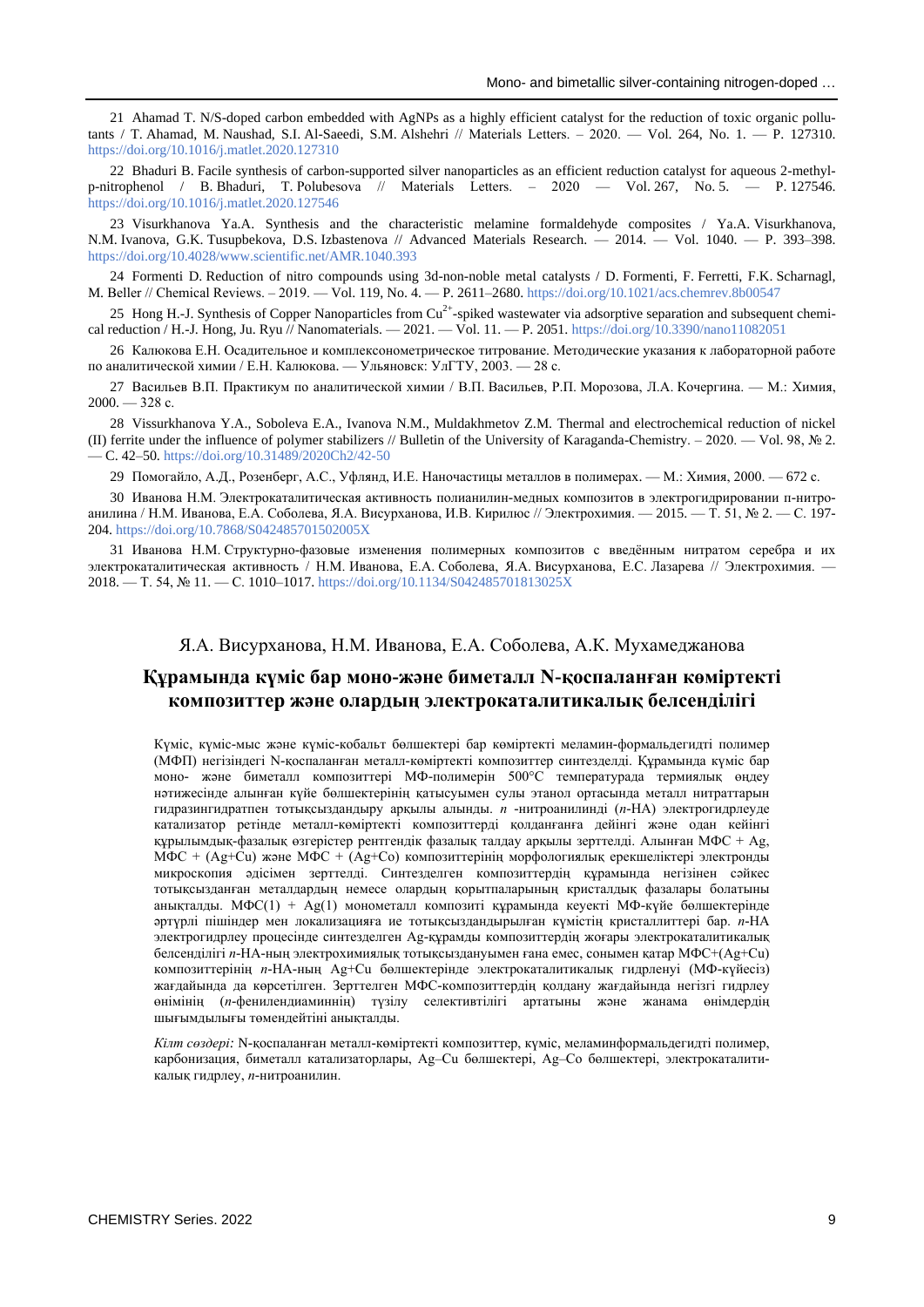# Я.А. Висурханова, Н.М. Иванова, Е.А. Соболева, А.К. Мухамеджанова

## **Моно- и биметаллические серебросодержащие N-допированные углеродные композиты и их электрокаталитическая активность**

Синтезированы N-допированные металлоуглеродные композиты на основе карбонизированного меламиноформальдегидного полимера (МФП) с частицами серебра, серебра–меди и серебра–кобальта. Моно- и биметаллические серебросодержащие композиты были получены восстановлением нитратов металлов гидразингидратом в водно-этанольной среде в присутствии частиц сажи, полученной в результате термической обработки МФ-полимера при 500 °C. Методом рентгенофазового анализа изучены структурно-фазовые изменения до и после применения металл-углеродных композитов в качестве катализаторов в электрогидрировании *п*-нитроанилина (*п*-НА). Морфологические особенности полученных композитов МФС + Ag, МФС + (Ag+Cu) и МФС + (Ag+Co) исследованы методом электронной микроскопии. Установлено, что в составе синтезированных композитов, в основном, присутствуют кристаллические фазы соответствующих восстановленных металлов или их сплавов. В монометаллическом композите MФC(1) + Ag(1) содержатся кристаллиты восстановленного серебра, имеющие разную форму и локализацию на пористых частицах МФ-сажи. Показана более высокая электрокаталитическая активность синтезированных Ag-содержащих композитов в процессе электрогидрирования *п*-НА по сравнению не только с электрохимическим восстановлением *п*-НА, но и в случае МФС + (Ag+Cu) композитов с электрокаталитическим гидрированием *п*-НА на частицах Ag + Cu (без МФ-сажи). Установлено, что при применении исследованных МФС-композитов возрастает селективность образования основного продукта гидрирования (*п-*фенилендиамина), и снижаются выходы побочных продуктов.

*Ключевые слова:* N-допированные металл-углеродные композиты, серебро, меламиноформальдегидный полимер, карбонизация, биметаллические катализаторы, Ag–Cu частицы, Ag–Co частицы, электрокаталитическое гидрирование, *п*-нитроанилин.

## References

1 Rodríguez-Reinoso, F. (1998). The role of carbon materials in heterogeneous catalysis. *Carbon*, 36(3), 159–175. [https://doi.org/10.1016/S0008-6223\(97\)00173-5](https://doi.org/10.1016/S0008-6223(97)00173-5)

2 Gopiraman, M., & Soo Kim, I. (2019). *Carbon Nanocomposites: Preparation and Its Application in Catalytic Organic Transformations*. In Book "Nanocomposites — Recent Evolutions". London: IntechOpen. [https://doi.org](https://doi.org/)[/10.5772/intechopen.81109](http://dx.doi.org/10.5772/intechopen.81109)

3 Gerber, I. C., & Serp, P. (2019). A Theory/Experience Description of Support Effects in Carbon-Supported Catalysts. *Chemical Reviews*, 120(2), 1250–1349. <https://doi.org/10.1021/acs.chemrev.9b00209>

4 Shen, W., & Fan, W. (2013). Nitrogen-containing porous carbons: synthesis and application. *J. Mater. Chem. A*, 1(4), 999– 1013.<https://doi.org/10.1039/C2TA00028H>

5 Majeed, S., Zhao, J., Zhang, L., Anjum, S., Liu, Z., & Xu, G. (2013). Synthesis and electrochemical applications of nitrogendoped carbon nanomaterials. *Nanotechnology Reviews*, 2(6), 615–635[. https://doi.org/10.1515/ntrev-2013-0007](https://doi.org/10.1515/ntrev-2013-0007)

6 He, L., Weniger, F., Neumann, H., & Beller, M. (2016). Synthesis, Characterization, and Application of Metal Nanoparticles Supported on Nitrogen-Doped Carbon: Catalysis beyond Electrochemistry. *Angewandte Chemie International Edition*, 55(41), 12582–12594[. https://doi.org/10.1002/anie.201603198](https://doi.org/10.1002/anie.201603198)

7 Rangraz, Y., Heravi, M. M., & Elhampour, A. (2021). Recent Advances on Heteroatom‐Doped Porous Carbon/Metal Materials: Fascinating Heterogeneous Catalysts for Organic Transformations. *The Chemical Record*, 21(8), 1985–2073. [https://doi.org/10.1002/tcr.202100124](https://doi.org/)

8 Maaz Kh. (2018). *Silver nanoparticles — Fabrication, characterization and application*. London: IntechOpen. <https://doi.org/10.5772/intechopen.71247>

9 Wu, C., Xu, S., & Wang, W. (2021). Synthesis and applications of silver nanocomposites: A review. *Journal of Physics: Conference Series*, 1948(1), 012216[. https://doi.org/10.1088/1742-6596/1948/1/012216](https://doi.org/10.1088/1742-6596/1948/1/012216)

10 Haider, A.J., Thamir, A.D., Ahmed, D.S., & Mohammad, M.R. (2016). Deposition of silver nanoparticles on multiwalled carbon nanotubes by chemical reduction process and their antimicrobial effects. *AIP Conf. Proceedings*, 1758, 030003 <http://dx.doi.org/10.1063/1.4959399>

11 Bakshi, S. R., Lahiri, D., & Agarwal, A. (2010). Carbon nanotube reinforced metal matrix composites — a review. *International Materials Reviews*, 55(1), 41-64[. https://doi.org/10.1179/095066009X12572530170543](https://doi.org/10.1179/095066009X12572530170543)

12 Agarwal A., Bakshi S.R., & Lahiri D. (2018). *Carbon nanotubes: Reinforced metal matrix composites*. New York, NY: CRC Press.

13 Daoush, W.M., & Hong, S.H. (2013). Synthesis of multi-walled carbon nanotube/silver nanocomposite powders by chemical reduction in aqueous solution. *Journal of Experimental Nanoscience*, 8(5), 742–751[. https://doi.org/10.1080/17458080.2011.604959](https://doi.org/10.1080/17458080.2011.604959)

14 Pontoreau, M., Thomas, B., Le Guen, E., Bourda, C., Kraiem, N., Andrey, L., & Silvain, J.-F. (2020). Synthesis of composite powders composed of silver and carbon nanotubes by liquid-phase reduction method. *Nano-Structures & Nano-Objects*, 24, 100622. <https://doi.org/10.1016/j.nanoso.2020.100622>